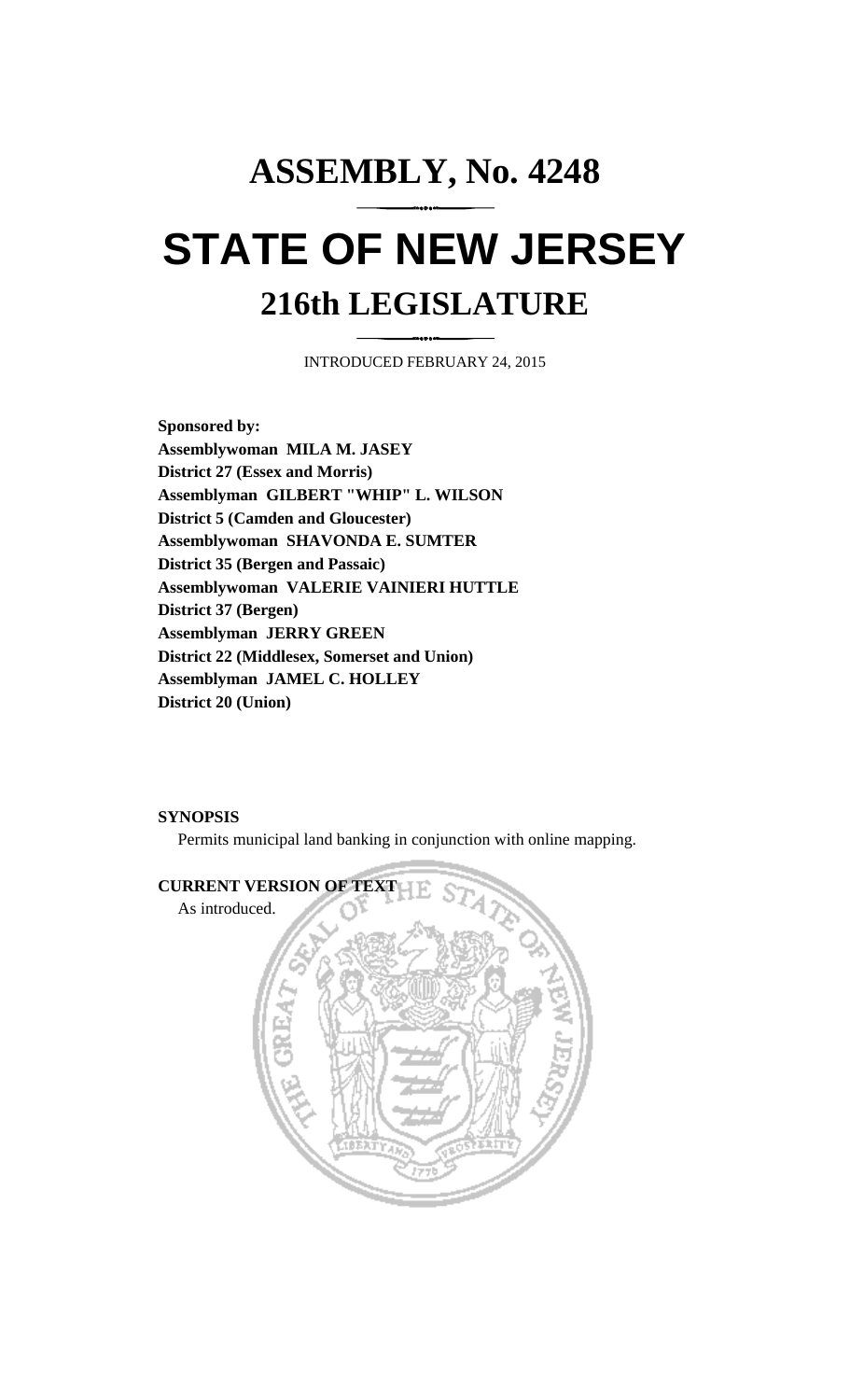**AN ACT** concerning municipal land banking and online mapping, and amending P.L.1960, c.183 and P.L.1971, c.199, and amending and supplementing P.L.1992, c.79. **BE IT ENACTED** *by the Senate and General Assembly of the State of New Jersey:* 8 1. (New section) Sections 1 through 16 of P.L., c. (C. ) (pending before the Legislature as this bill) shall be known and may be cited as the "New Jersey Land Bank Law." 2. (New section) The Legislature finds and declares that: a. Difficult economic conditions coupled with the continued high rate of foreclosures have significantly increased the number of vacant, abandoned, and other problem properties in the State's municipalities, particularly its older cities; b. The continued presence and proliferation of these vacant, abandoned, and other problem properties in the communities of this State has a negative effect on the public health and welfare, reduces property values and municipal revenues, and impedes the economic development and revitalization of the State's municipalities, 22 particularly its older cities; c. At present, many vacant, abandoned and other problem properties, rather than being productively reused, remain vacant despite frequent changes in ownership, and continue to have a blighting effect on their surroundings; d. The State's municipalities can benefit from more effective tools to control the inventory of vacant, abandoned, and other problem properties, in order to both minimize the harm that they do in their present condition and to facilitate their restoration to productive use; e. In order to most effectively engage the local community in identifying problem properties, the State's municipalities can also benefit from the publication of interactive online mapping databases of vacant and abandoned properties; f. To ensure that land banking activities are conducted in an honest and open manner, the public can also benefit from the inclusion of properties subject to land banking agreements within the interactive online mapping databases regardless of whether or not such properties are vacant and abandoned; and g. It is, therefore, in the best interest of this State to allow municipalities to designate single entities to act on their behalf to acquire, maintain, and sell, lease and otherwise dispose of vacant, abandoned and problem properties, in order to carry out strategies to ensure that the reuse of these properties provides the greatest

**EXPLANATION – Matter enclosed in bold-faced brackets [thus] in the above bill is not enacted and is intended to be omitted in the law.**

**Matter underlined thus is new matter.**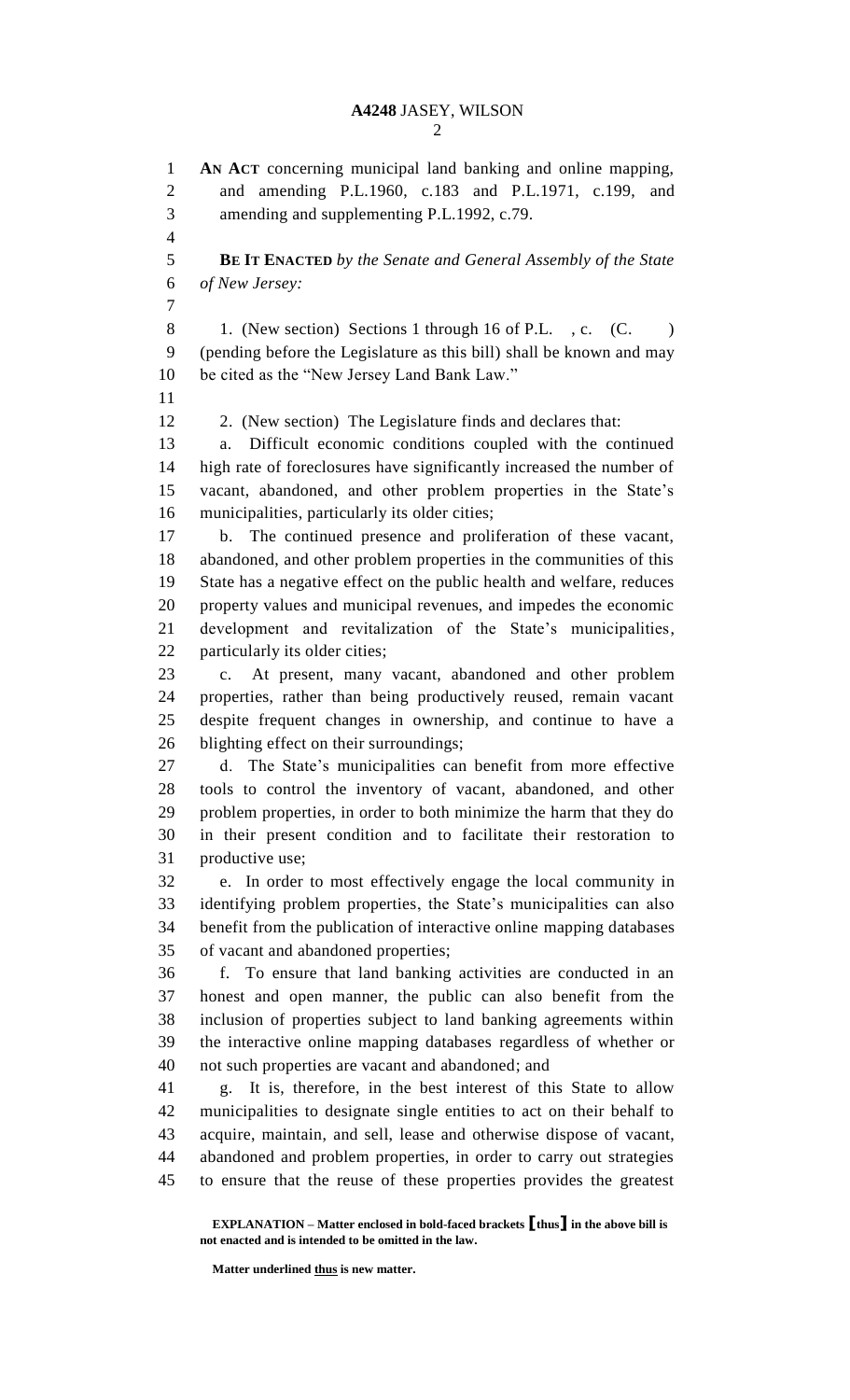long-term benefit to the physical, social and economic condition of the municipality.

4 3. (New section) As used in P.L., c. (C. ) (pending before the Legislature as this bill):

 "Land bank entity" means a redevelopment entity, or a non-profit entity, that has entered into a land banking agreement.

 "Land bank property" means property subject to a land banking agreement.

 "Land banking agreement" means an agreement between a municipality and a land bank to act on behalf of the municipality to hold, maintain and sell, lease, or convey property owned by the municipality and not needed for any public purpose.

"Redevelopment entity" means either:

 (1) A redevelopment entity designated by the municipality pursuant to section 4 of the "Local Redevelopment and Housing Law," P.L.1992, c.79 (C.40A:12A-4);

 (2) A county improvement authority designated by the municipality to act as a redevelopment entity pursuant to the "county improvement authorities law," P.L.1960, c.183 (C.40:37A- 44 et seq.) for the purpose of entering into a land banking agreement with said entity, without regard to whether the county improvement authority is otherwise acting as a redevelopment entity in the municipality; or

 (3) The municipality itself, or one of its departments or agencies, but only if the municipality is executing redevelopment responsibilities directly pursuant to section 4 of P.L.1992, c.79 (C.40A:12A-4). In such cases, the designated redevelopment entity shall not need to adopt separate ordinances or resolutions, as appropriate, for the purpose of adopting a land banking agreement or amendments pursuant to subsections d. and e. of section 5 of P.L. , c. (C. ) (pending before the Legislature as this bill), and the adoption of one ordinance to create the land banking agreement, and one ordinance for each amendment thereto shall suffice. Termination notice requirements, prescribed by subsection l. of this section, also shall not be necessary.

 4. (New section) a. A municipality may enter into a land banking agreement with a redevelopment entity, and designate the redevelopment entity as its land bank entity.

 b. A municipality may enter into a land banking agreement with a non-profit entity so long as the by-laws of the non-profit entity provide that the chief financial officer of the municipality serves on the board of the non-profit entity, ex officio.

 5. (New section) a. A land banking agreement shall establish the responsibilities of the land bank entity and shall specify the terms and conditions under which the land bank entity may acquire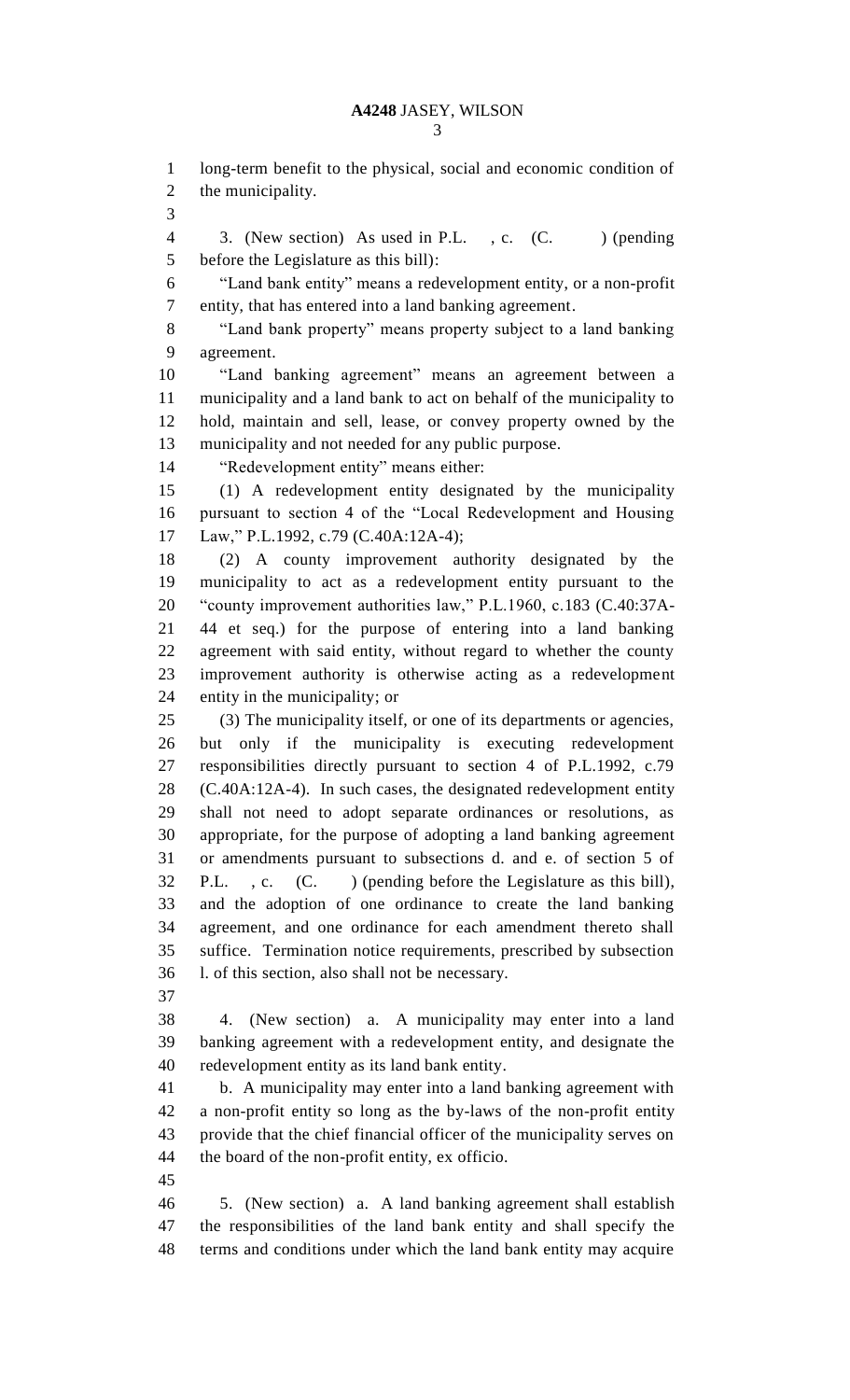property on behalf of the municipality, demolish and otherwise clear buildings and conduct other site improvements located on the property, maintain and secure the property, conduct other activities on the property, and, notwithstanding the provisions of the "Local Lands and Buildings Law," P.L.1971, c.199 (C.40A:12-1 et seq.), sell, lease, or convey property held on behalf of the municipality. The land banking agreement also shall provide for such municipal oversight of the land bank entity as the municipality deems necessary and appropriate and shall establish the manner in which any costs and revenues, including proceeds of the sale or leasing of land bank property shall be distributed. The land bank entity shall not lease any land bank property for an individual term of more than 10 years. Land bank property that is sold, leased, or conveyed by a land bank entity, shall be subject to ordinances adopted pursuant to the "Municipal Land Use Law," P.L.1975, c.291 (C.40:55D-1 et seq.), and other applicable State statutes following the sale, lease, or conveyance.

 b. Prior to submission of the land banking agreement for approval by the municipal governing body, the municipality shall hold a public meeting to solicit the advice of the public on the substance and intent of the land banking agreement.

 c. The ordinance comprising the land banking agreement shall include findings establishing the need for land bank activity in the municipality, and the qualifications of the land bank entity to carry 25 out the responsibilities established pursuant to P.L., c. (C.) (pending before the Legislature as this bill).

 d. The land banking agreement shall be adopted by an ordinance of the governing body of the municipality and by resolution of the governing body of the land bank entity.

 e. The land banking agreement may be amended at any time by ordinance of the governing body of the municipality and by resolution of the governing body of the land bank entity.

 6. (New section) Pursuant to the land banking agreement or any subsequent amendment thereto, the land bank entity may be designated by the municipality to:

 (1) acquire properties on its behalf through contribution, gift, grant, bequest, purchase or otherwise, whether or not the property is located in an area designated as a redevelopment area or an area in need of rehabilitation; and

 (2) act as its agent, or in place of its municipal officer, with respect to acquisition of property, including but not limited to purchase of tax and other liens, foreclosure of tax and other liens, and individual abandoned property takings pursuant to paragraph (2) of subsection c. of section 37 of the "New Jersey Urban Redevelopment Act," P.L.1996, c.62 (C.55:19-56) on behalf of the municipality and to take title to such properties on behalf of the municipality; provided, however, that nothing in this section shall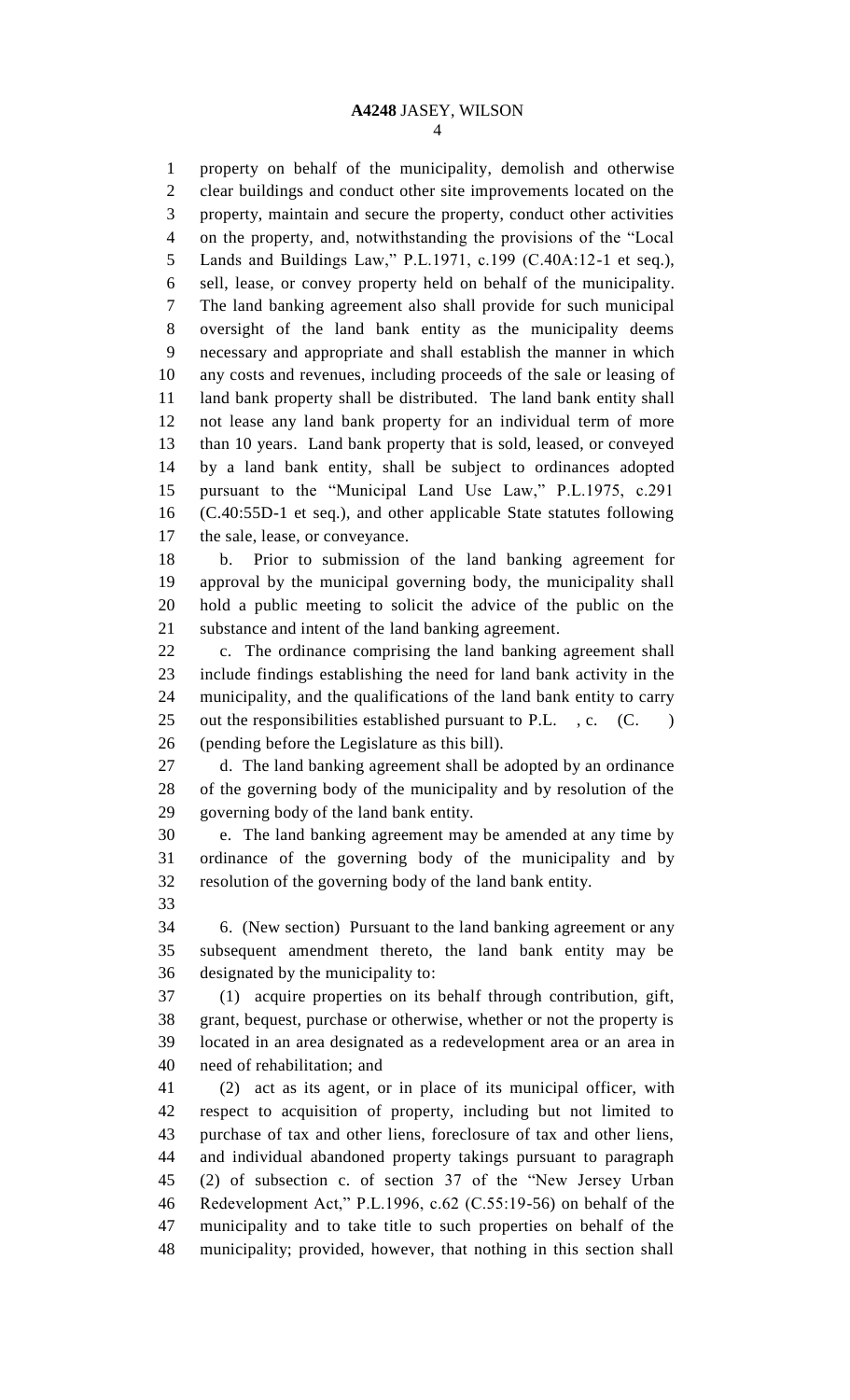authorize the use of eminent domain beyond that use already permitted by law.

 7. (New section) For purposes of this section, a municipality, through the land banking agreement itself, or through the adoption of a separate ordinance, may sell, lease, or convey to the land bank entity, and the land bank entity may take title to, any property or properties held by the municipality and not needed for any public purpose, whether or not the property is located in an area designated as a redevelopment area or an area in need of rehabilitation, without public bidding and at such prices and upon such terms as the municipality deems reasonable. Unless the terms of the land banking agreement provide otherwise, such sales, leases, and conveyances to the land bank entity itself shall be conditioned on the municipality's ability to regain control of the properties 16 pursuant to subsection c. of section 14 of P.L., c. (C.) (pending before the Legislature as this bill).

 Through the land banking agreement itself, or through the adoption of a separate ordinance, a municipality may assign any tax liens or other liens to the land bank entity with or without consideration and at such prices and upon such terms as it deems reasonable.

 8. (New section) a. To the extent that the statute under which a redevelopment entity was established, section 4 of P.L.1992, c.79 (C.40A:12A-4) or P.L.1960, c.183 (C.40:37A-44 et seq.) in the case of a county improvement authority, confers on that entity the power to borrow funds and incur debt, the redevelopment entity may exercise those powers in furtherance of its land banking obligations subject to the conditions and limitations set forth in section 4 of P.L.1992, c.79 (C.40A:12A-4) or P.L.1960, c.183 (C.40:37A-44 et seq.).

 b. To the extent that the statute under which the redevelopment entity was established, section 4 of P.L.1992, c.79 (C.40A:12A-4) or P.L.1960, c.183 (C.40:37A-44 et seq.) in the case of a county improvement authority, provides that the municipality may guarantee its debt or other borrowing, the municipality may also guarantee its debt or other borrowing under the same terms and conditions, in furtherance of the entity's obligations as a land bank entity.

 c. The guaranteeing of debt and borrowing of funds permitted under subsections a. and b. of this section only shall be permitted so long as the land banking agreement itself also explicitly permits these actions.

 9. (New section) In selling, leasing, or conveying land bank property, a redevelopment entity shall not be subject to the provisions of section 9 of P.L.1992, c.79 (C.40A:12A-9), but shall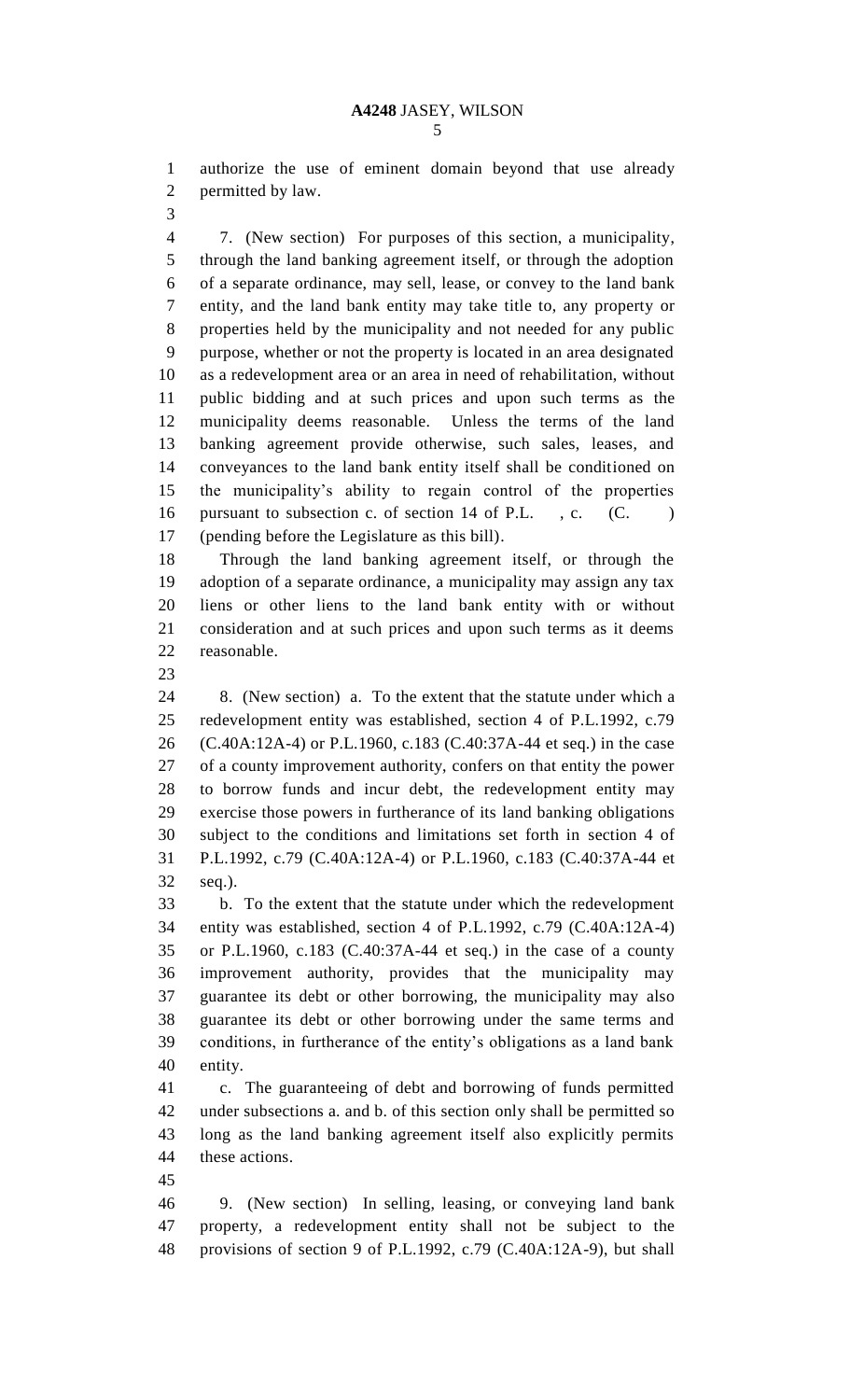be subject to any terms and conditions set forth in the land banking agreement and by the regulations of the redevelopment entity, 3 adopted pursuant to section 10 of P.L., c. (C.) (pending before the Legislature as this bill).

 10. (New section) Within six months after designation by the municipality, the land bank entity shall adopt written regulations governing the sales, leases, and conveyances of land bank property consistent with any provisions of the land banking agreement and with respect to any other matters that may be required by said agreement, which regulations shall be published on the Internet web sites of the land bank entity and the municipality, along with the an interactive online mapping database required pursuant to subsection 14 c. of section 11 of P.L., c. (C. ) (pending before the Legislature as this bill).

 11. (New section) a. Within six months after designation by the municipality the land bank entity shall create a community advisory board, which shall consist of representatives of recognized community associations and non-profit organizations operating within the municipality, in particular those associations and organizations active in areas where the land bank entity anticipates holding properties.

 b. The land bank entity shall adopt policies and procedures to ensure that the community advisory board is provided with adequate information and opportunity to provide valued input into the decisions of the land bank entity in its capacity as a land bank entity.

 c. (1) In coordination with the municipality and the community advisory board, the land bank entity shall itself, or through a third- party contractor, develop and publish an interactive online mapping database of vacant and abandoned properties within the municipality, and current and former land bank properties.

 (2) The database shall be accessible to the public, through the Internet website of the municipality and the land bank entity, and shall allow the public to offer suggestions concerning what properties should be labeled as vacant and abandoned.

 (3) The database shall label all current and former land bank properties, as well as the current owner and any current tenant of those properties, and each owner and tenant since the property became a land bank property. The database shall list all sales prices and lease prices of all transactions of all current and former land bank properties that have been sold, conveyed, or leased since the property became a land bank property. Transactions that shall be labeled pursuant to this paragraph include transactions between the municipality and the land bank entity itself.

 (4) On an annual basis at minimum, the community advisory board shall report on the accuracy, integrity, accessibility, and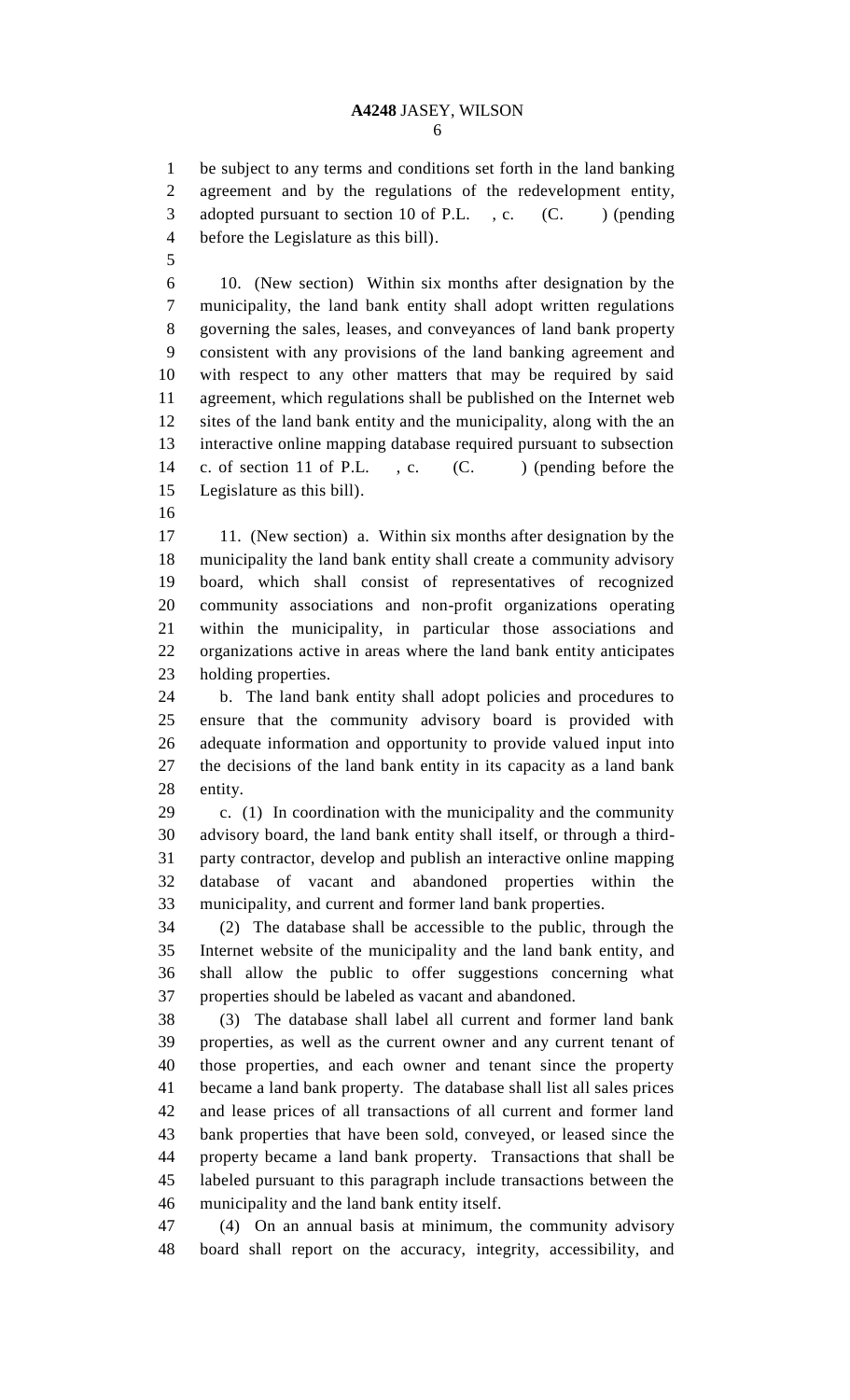comprehensiveness of the interactive online mapping database. Each annual report shall be accessible to the public through the internet website of the municipality and the land bank entity.

 (5) The form of the database shall be consistent with rules and regulations promulgated by the Director of the Division of Local Government Services in the Department of Community Affairs.

 12. (New section) The land bank entity shall provide an annual report to the municipal governing body and the public describing the properties being held by it as a land bank entity and the activities that it carried out during the year as a land bank entity.

 13. (New section) The land banking agreement between the municipality and a non-profit entity may provide that properties sold, leased, or conveyed by the municipality to the non-profit 16 entity pursuant to section 7 of P.L., c. (C.) (pending before the Legislature as this bill), or acquired by the non-profit entity 18 pursuant to section 6 of P.L., c. (C. ) (pending before the Legislature as this bill), are held by the entity on behalf of the municipality for a public purpose and shall be exempt from property taxation until or unless sold, leased, or conveyed by the entity or used by the entity for a purpose that is not eligible for exemption from taxation.

 14. (New section) a. The municipality may terminate the land banking agreement at any time by providing the land bank entity with one year's notice of termination.

 b. Termination of the land banking agreement shall not affect the status of any transaction properly entered into by the land bank entity prior to termination.

 c. Within 90 days following the date of termination, the land bank entity shall convey to the municipality all land bank property without consideration; provided, however, that the municipality and the entity may agree to allow the entity to retain title to any properties that are the subject of a pending transaction by the entity until completion of the transaction, and until the end of any lease.

 15. (New section) A land bank entity may act as a land bank entity for more than one municipality at the same time, subject to the provisions of the "Uniform Shared Services and Consolidation Act," P.L.2007, c.63 (C.40A:65-1 et seq.).

 16. (New section) a. A municipal governing body may provide by ordinance that an amount equaling up to 50 percent of property taxes or payments in lieu of taxes collected on land bank properties each year shall be returned to the land bank entity for up to 10 years following a sale or conveyance of those properties from the land bank entity to a private owner. Such ordinance may only be applied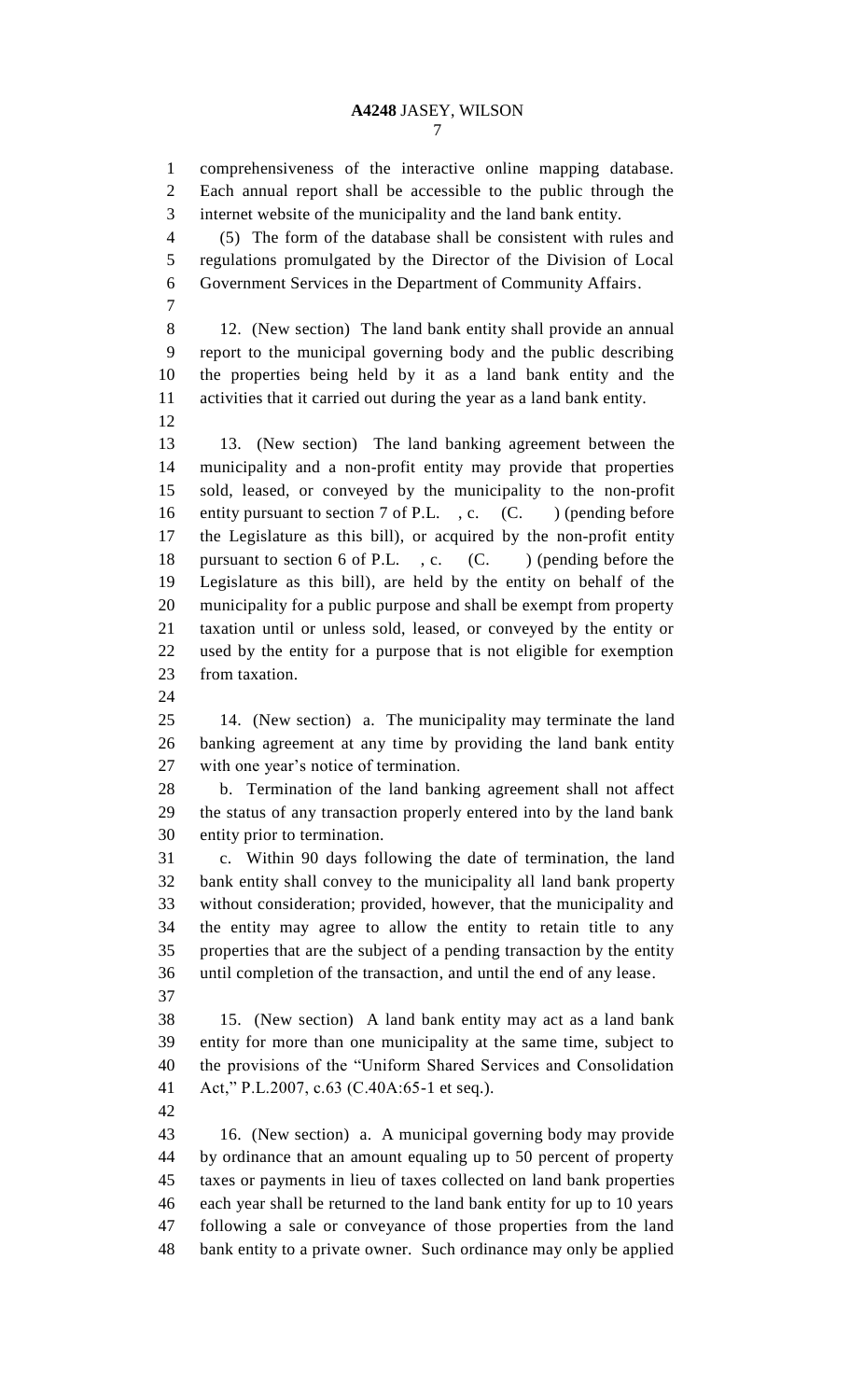to real property on which no property tax has been paid, or payment in lieu of taxes collected, for at least two years prior to the property becoming a land bank property. Such ordinance may be applied to any individual sale or conveyance, any group of sales and conveyances, or all future sales and conveyances that fit these criteria. b. The distribution of any proceeds associated with the sales and

 leasing of land bank property shall be addressed in the land banking agreement itself and in amendments thereto. Proceeds associated with the sales and leasing of land bank property, and all other proceeds obtained by the land bank entity under the ordinance, shall be maintained in one or more accounts, separate from all other accounts maintained by the entity serving as the land bank entity. The account or accounts shall be deemed to be government records and subject to the provisions of P.L.1963, c.73 (C.47:1A-1 et seq.), commonly known as the open public records act.

 c. As used in this section, "conveyance" shall not be construed to include a lease.

 17. Section 12 of P.L.1960, c.183 (C.40:37A-55) is amended to read as follows:

22 12. Every authority shall be a public body politic and corporate constituting a political subdivision of the State established as an instrumentality exercising public and essential governmental functions to provide for the public convenience, benefit and welfare and shall have perpetual succession and, for the effectuation of its purposes, have the following additional powers:

 (a) To adopt and have a common seal and to alter the same at pleasure;

(b) To sue and be sued;

 (c) To acquire, hold, use and dispose of its facility charges and other revenues and other moneys;

 (d) To acquire, rent, hold, use and dispose of other personal property for the purposes of the authority;

 (e) Subject to the provisions of section 26 of this act, to acquire by purchase, gift, condemnation or otherwise, or lease as lessee, real property and easements or interests therein necessary or useful and convenient for the purposes of the authority, whether subject to mortgages, deeds of trust or other liens or otherwise, and to hold and to use the same, and to dispose of property so acquired no longer necessary for the purposes of the authority; provided that the authority may dispose of such property at any time to any governmental unit or person if the authority shall receive a leasehold interest in the property for such term as the authority deems appropriate to fulfill its purposes;

 (f) Subject to the provisions of section 13 of this act, to lease to any governmental unit or person, all or any part of any public facility for such consideration and for such period or periods of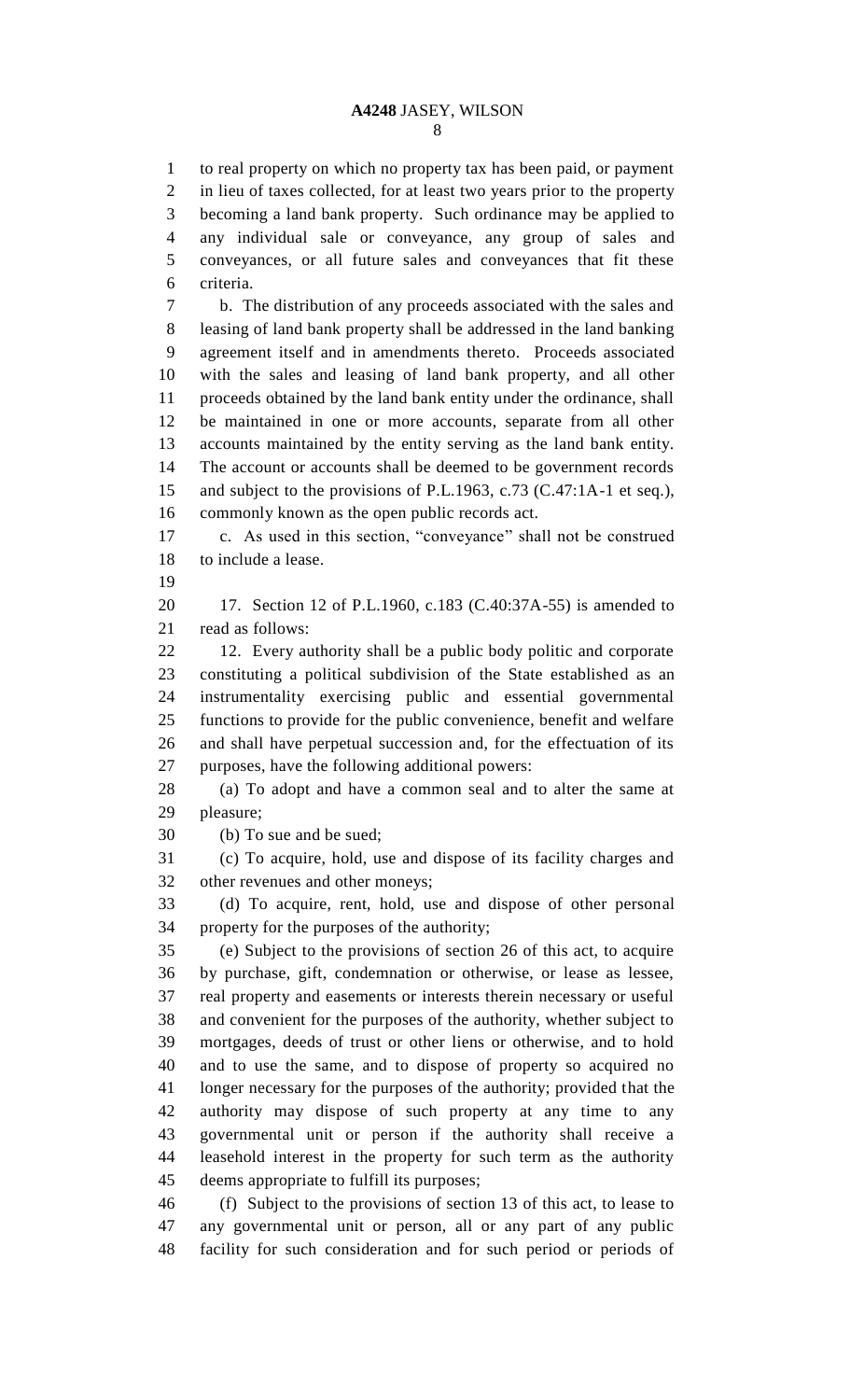time and upon such other terms and conditions as it may fix and agree upon;

 (g) To enter into agreements to lease, as lessee, public facilities for such term and under such conditions as the authority may deem necessary and desirable to fulfill its purposes, and to agree, pursuant thereto, to be unconditionally obligated to make payments for the term of the lease, without set-off or counterclaim, whether or not the public facility is completed, operating or operable, and notwithstanding the destruction of, damage to, or suspension, interruption, interference, reduction or curtailment of the availability or output of the public facility to which the agreement applies;

 (h) To extend credit or make loans to any governmental unit or person for the planning, design, acquisition, construction, equipping and furnishing of a public facility, upon the terms and conditions that the loans be secured by loan and security agreements, mortgages, leases and other instruments, the payments on which shall be sufficient to pay the principal of and interest on any bonds issued for the purpose by the authority, and upon such other terms and conditions as the authority shall deem reasonable;

 (i) Subject to the provisions of section 13 of this act, to make agreements of any kind with any governmental unit or person for the use or operation of all or any part of any public facility for such consideration and for such period or periods of time and upon such other terms and conditions as it may fix and agree upon;

 (j) (1) To borrow money and issue negotiable bonds or notes or other obligations and provide for and secure the payment of any bonds and the rights of the holders thereof, and to purchase, hold and dispose of any bonds;

 (2) To issue bonds, notes or other obligations to provide funding to a municipality that finances the purchase and installation of renewable energy systems and energy efficiency improvements by property owners as provided in section 2 of P.L.2011, c.187 (C.40:56-13.1);

 (k) To apply for and to accept gifts or grants of real or personal property, money, material, labor or supplies for the purposes of the authority from any governmental unit or person, and to make and perform agreements and contracts and to do any and all things necessary or useful and convenient in connection with the procuring, acceptance or disposition of such gifts or grants;

 (l) To determine the location, type and character of any public facility and all other matters in connection with all or any part of any public facility which it is authorized to own, construct, establish, effectuate or control;

 (m) To make and enforce bylaws or rules and regulations for the management and regulation of its business and affairs and for the use, maintenance and operation of any public facility, and to amend the same;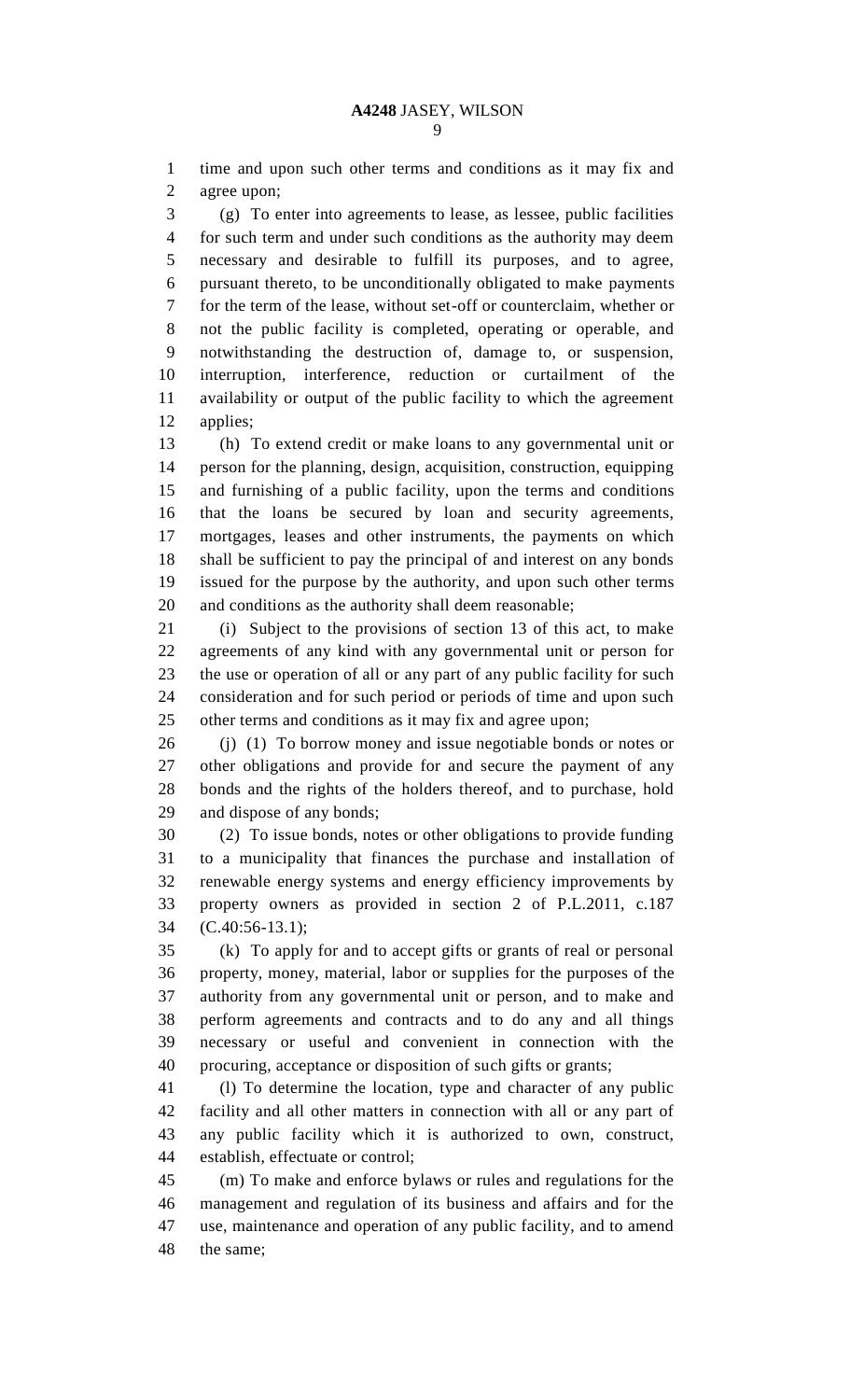(n) To do and perform any acts and things authorized by this act under, through or by means of its own officers, agents and employees, or by contract with any governmental unit or person;

 (o) To acquire, purchase, construct, lease, operate, maintain and undertake any project and to fix and collect facility charges for the use thereof;

 (p) To mortgage, pledge or assign or otherwise encumber all or any portion of its revenues and other income, real and personal property, projects and facilities for the purpose of securing its bonds, notes and other obligations or otherwise in furtherance of the purpose of this act;

 (q) To extend credit or make loans to redevelopers for the planning, designing, acquiring, constructing, reconstructing, improving, equipping and furnishing any redevelopment project or redevelopment work;

 (r) To conduct examinations and investigations, hear testimony and take proof, under oath at public or private hearings of any material matter, require the attendance of witnesses and the production of books and papers and issue commissions for the examination of witnesses who are out of the State, unable to attend, or excused from attendance;

 (s) To authorize a committee designated by it consisting of one or more members, or counsel, or any officer or employee to conduct any such investigation or examination, in which case such committee, counsel, officer or employee shall have power to administer oaths, take affidavits and issue subpenas or commissions;

28 (t) To enter into any and all agreements or contracts, execute any and all instruments, and do and perform any and all acts or things necessary, convenient or desirable for the purposes of the authority or to carry out any power expressly given in this act subject to the "Local Public Contracts Law," P.L.1971, c. 198 (C.40A:11-1 et seq.); **[**and**]**

 (u) To pool loans for any local governmental units within the county or any beneficiary county that are refunding bonds and do and perform any and all acts or things necessary, convenient or desirable for the purpose of the authority to achieve more favorable interest rates and terms for those local governmental units ; and

 (v) To act as and exercise the powers of a land bank entity 40 pursuant to P.L., c. (C.) (pending before the Legislature as 41 this bill) for any municipality situated within the county pursuant to a land banking agreement approved by an ordinance adopted by the municipal governing body.

- (cf: P.L.2011, c.187, s.4)
- 

 18. Section 21 of P.L.1971, c.199 (C.40A:12-21) is amended to read as follows: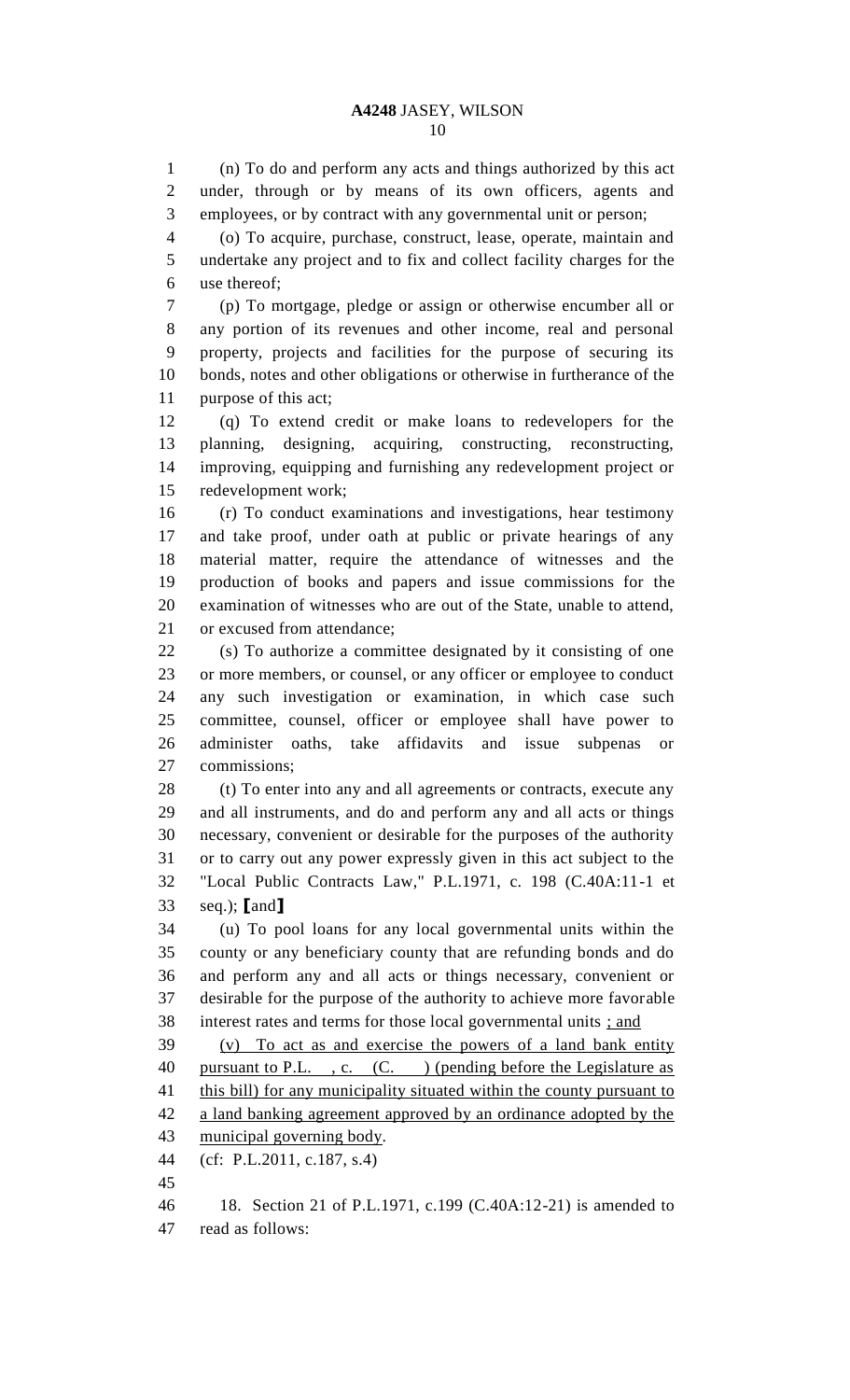21. Private sales to certain organizations upon nominal consideration. When the governing body of any county or municipality shall determine that all or any part of a tract of land, with or without improvements, owned by the county or municipality, is not then needed for county or municipal purposes, as the case may be, said governing body, by resolution or ordinance, may authorize a private sale and conveyance of the same, or any part thereof without compliance with any other law governing disposal of lands by counties and municipalities, for a consideration, which may be nominal, and containing a limitation that such lands or buildings shall be used only for the purposes of such organization or association, and to render such services or to provide such facilities as may be agreed upon, and except as provided in subsection (n) of this section not for commercial business, trade or manufacture, and that, unless waived, released, modified, or subordinated pursuant to P.L.1943, c.33 (C.40:60- 51.2), if said lands or buildings are not used in accordance with said limitation, title thereto shall revert to the county or municipality without any entry or reentry made thereon on behalf of such county or municipality, to

 (a) A duly incorporated volunteer fire company or board of fire commissioners or first aid and emergency or volunteer ambulance or rescue squad association of a municipality within the county, in the case of a county, or of the municipality, in the case of a municipality, for the construction thereon of a firehouse or fire school or a first aid and emergency or volunteer ambulance or rescue squad building or for the use of any existing building for any or all of said purposes and any such land or building sold to any duly incorporated volunteer fire company may be leased by such fire company to any volunteer firemen's association for the use thereof for fire school purposes for the benefit of the members of such association, or

 (b) Any nationally chartered organization or association of veterans of any war, in which the United States has or shall have been engaged, by a conveyance for consideration, a part of which may be an agreement by the organization or association to render service or to provide facilities for the general public of the county or municipality, of a kind which the county or municipality may furnish to its citizens and to the general public, or

 (c) A duly incorporated nonprofit hospital association for the construction or maintenance thereon of a general hospital, or

 (d) Any paraplegic veteran, that is to say, any officer, soldier, sailor, marine, nurse or other person, regularly enlisted or inducted, who was or shall have been in the active military or naval forces of the United States in any war in which the United States was engaged, including any member of the American Merchant Marine during World War II who is declared by the United States Department of Defense to be eligible for federal veterans' benefits,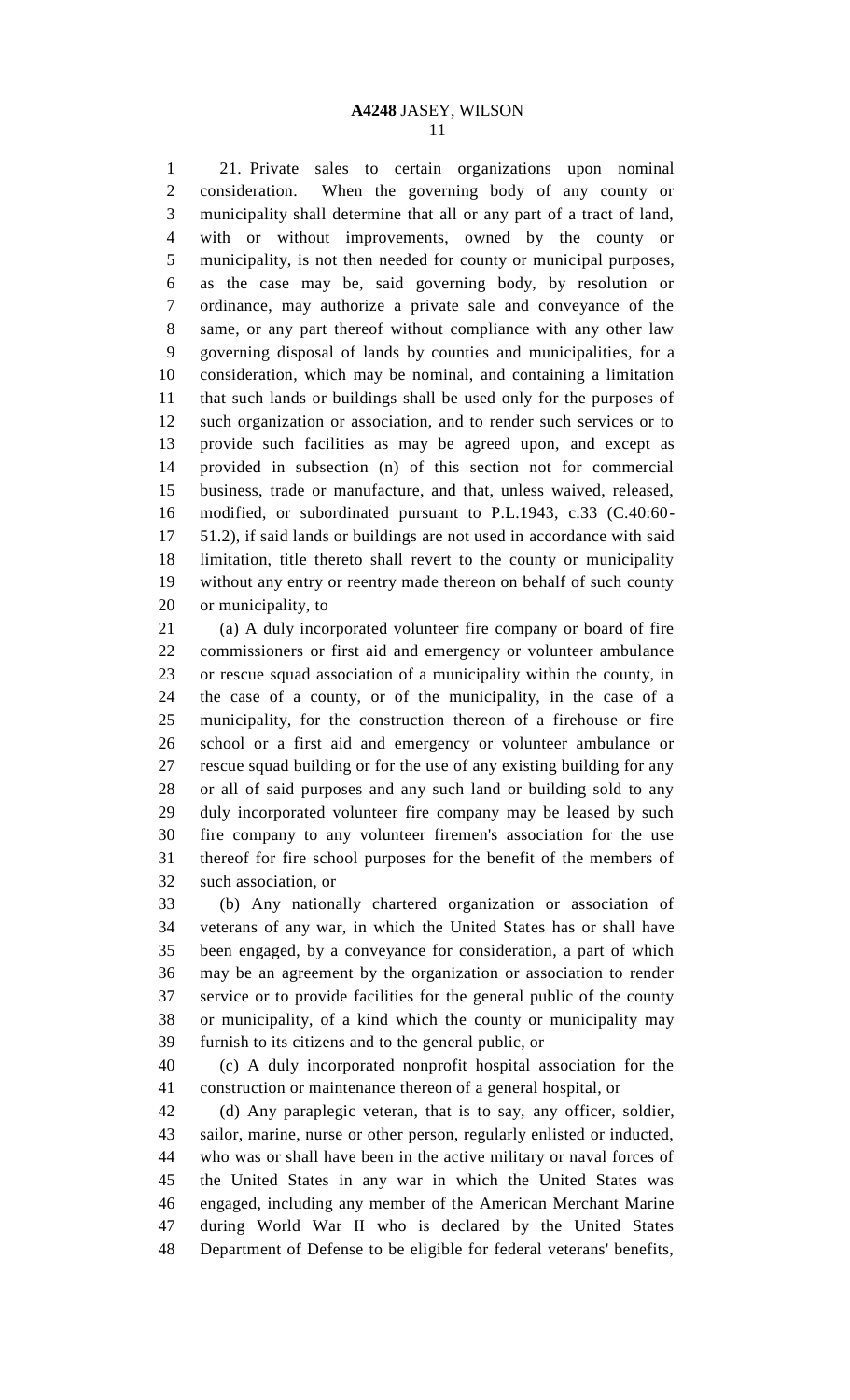and who, at the time he was commissioned, enlisted, inducted, appointed or mustered into such military or naval service, was a resident of and who continues to reside in this State, who is suffering from paraplegia and has permanent paralysis of both legs or the lower parts of the body resulting from injuries sustained through enemy action or accident while in such active military or naval service, for the construction of a home to domicile him, or to any organization or association of veterans, for the construction of a home or homes to domicile paraplegic veterans, with powers to convey said lands and premises to the paraplegic veteran or veterans on whose behalf said organization or association shall acquire title to said land, or

 (e) Any duly incorporated nonprofit association or any regional commission or authority composed of one or more municipalities or one or more counties for the construction or maintenance thereon of an animal shelter, or

 (f) Any duly incorporated nonprofit historical society for the acquisition of publicly owned historic sites for their restoration, preservation, improvement and utilization for the benefit of the general public, or

 (g) Any duly incorporated nonprofit cemetery organization or association serving the residents of the municipality or county, or

 (h) Any duly incorporated nonprofit organization for the principal purpose of the education or treatment of persons afflicted with developmental disabilities including cerebral palsy, or

 (i) Any county or municipal sewerage authority serving the residents of the county or municipality, for the use thereof for sewerage authority purposes, or

 (j) Any duly incorporated nonprofit organization for the purpose of building or rehabilitating residential property for resale. Any profits from the resale of the property shall be applied by the nonprofit organization to the costs of acquiring and rehabilitating other residential property in need of rehabilitation owned by the county or municipality, or

 (k) Any duly incorporated nonprofit organization or association, other than a political, partisan, sectarian, denominational or religious organization or association, which includes among its principal purposes the provision of educational, gardening, recreational, medical or social services to the general public, including residents of the county or municipality, or

 (l) Any duly incorporated nonprofit housing corporation or any limited-dividend housing corporation or housing association organized pursuant to P.L.1949, c.184 (C.55:16-1 et seq.) for the purpose of constructing housing for low or moderate income persons or families or handicapped persons, or

 (m) Any duly incorporated nonprofit hospice organization whose principal purpose is to provide hospice services to the terminally ill, or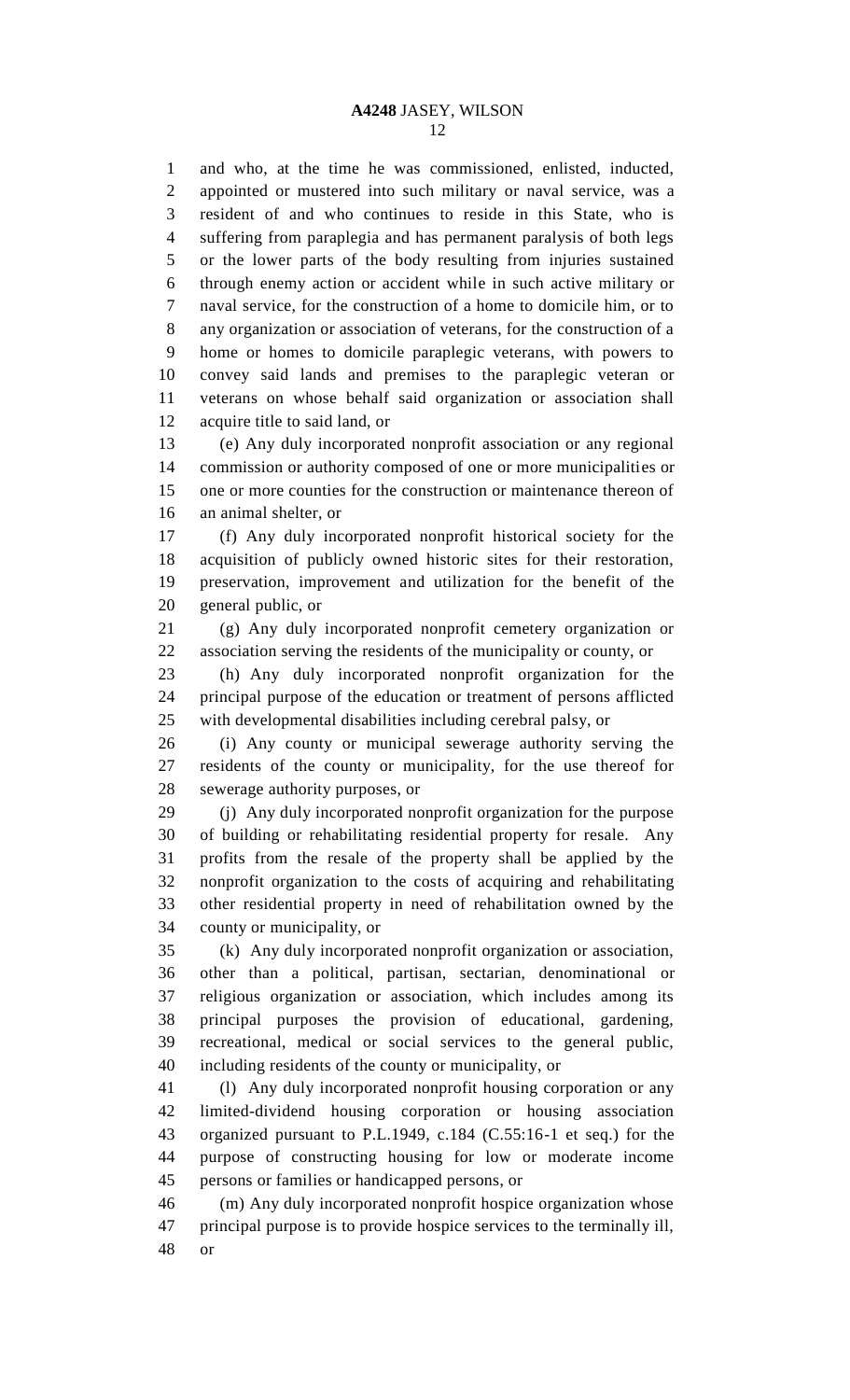(n) Any duly incorporated nonprofit organization or association for the cultivation and sale of fresh fruits and vegetables on a tract of land of less than five acres within a municipality, provided that the nonprofit organization or association is not controlled, directly or indirectly, by any agricultural, commercial, or other business. The nonprofit organization or association shall be authorized to sell fresh fruits and vegetables either on the land that was conveyed, off that land, or both, provided, that the sales are related and incidental to the non-profit purposes of the organization or association and the net proceeds received by the nonprofit organization or association are used to further the non-profit purposes of the organization or association.

 Whenever a sale of property is proposed pursuant to subsection (k), for gardening, or subsection (n) of this section, the county or municipality shall comply with all notice requirements for an application for development under section 7.1 of P.L.1975, c.291 (C.40:55D-12).

18 The provisions of this section shall not be deemed to restrict land 19 banking agreements undertaken pursuant to P.L., c. (C.) (pending before the Legislature as this bill).

(cf: P.L.2011, c.171, s.3)

 19. Section 22 of P.L.1992, c.79 (C.40A:12A-22) is amended to read as follows:

 22. A municipality, county, redevelopment agency, or housing authority is authorized to exercise all those public and essential governmental functions necessary or convenient to effectuate the purposes of this act, including the following powers which shall be in addition to those otherwise granted by this act or by other law:

 a. To sue and be sued; to have a seal and to alter the same at pleasure; to have perpetual succession; to make and execute contracts and other instruments necessary and convenient to the exercise of the powers of the agency or authority; and to make and from time to time amend and repeal bylaws, rules and regulations, not inconsistent with this act, to carry into effect its powers and purposes.

 b. Pursuant to an adopted cash management plan, invest any funds held in reserve or sinking funds, or any funds not required for immediate disbursement, in property or securities in which governmental units may legally invest funds subject to their control; to purchase its bonds at a price not more than the principal amount thereof and accrued interest, all bonds so purchased to be cancelled. c. Borrow money and receive grants and loans from any source

for the financing of a redevelopment project or housing project.

 d. Invest in an obligee the right in the event of a default by the agency to foreclose and take possession of the project covered by the mortgage or apply for the appointment of a receiver.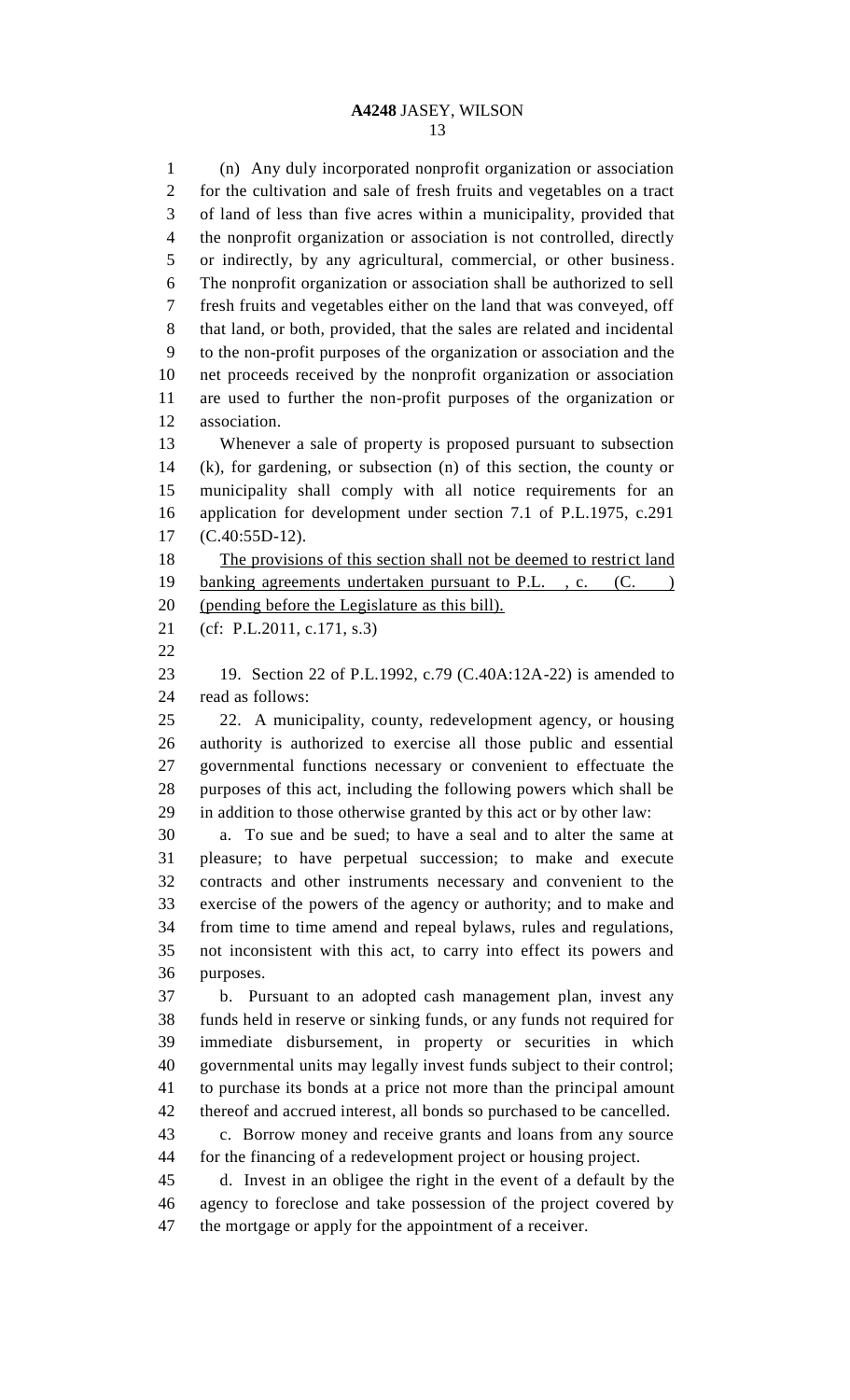e. Invest in a trustee or trustees or holders of bonds the right to enforce the payment of the bonds or any covenant securing or relating to the bonds, which may include the right, in the event of the default, to take possession and use, operate and manage any project or part thereof, and to collect the rents and revenues arising therefrom and to dispose of the moneys in accordance with the agreement of the authority with the trustee.

 f. Provide for the refunding of any of its bonds, by the issuance of such obligations, in such manner and form, and upon such terms and conditions, as it shall deem in the best interests of the public.

 g. Consent to the modification of any contract, bond indenture, mortgage or other instrument entered into by it.

 h. Pay or compromise any claim arising on, or because of any agreement, bond indenture, mortgage or instrument.

 i. Acquire or contract to acquire from any person, firm, or corporation, public or private, by contribution, gift, grant, bequest, devise, purchase, or otherwise, real or personal property or any interest therein, including such property as it may deem necessary or proper, although temporarily not required for such purposes, in a redevelopment area or in any area designated by the governing body as necessary for carrying out the relocation of the residents, industry and commerce displaced from a redevelopment area.

 j. Subordinate, waive, sell, assign or release any right, title, claim, lien or demand however acquired, including any equity or right of redemption, foreclosure, sell or assign any mortgage held by it, or any interest in real or personal property; and purchase at any sale, upon such terms and at such prices as it determines to be reasonable, and to take title to the property, real, personal, or mixed, so acquired and similarly to sell, exchange, assign, convey or otherwise dispose of any property.

 k. Complete, administer, operate, obtain and pay for insurance on, and maintain, renovate, repair, modernize, lease or otherwise deal with any property.

 l. Employ or retain consulting and other attorneys, planners, engineers, architects, managers and financial experts and other employees and agents of a permanent or temporary nature as may be necessary, determine their qualifications, duties and compensation, and delegate to one or more of its agents or employees such powers and duties as it deems proper. For such legal services as may be required, a redevelopment agency or housing authority may call upon the chief law officers of the municipality or county, as the case may be, or may employ its own counsel and legal staff.

 m. Arrange or contract with a public agency, to the extent that it is within the scope of that agency's functions, to cause the services customarily provided by such other agency to be rendered for the benefit of the occupants of any redevelopment area or housing project, and have such other agency provide and maintain parks,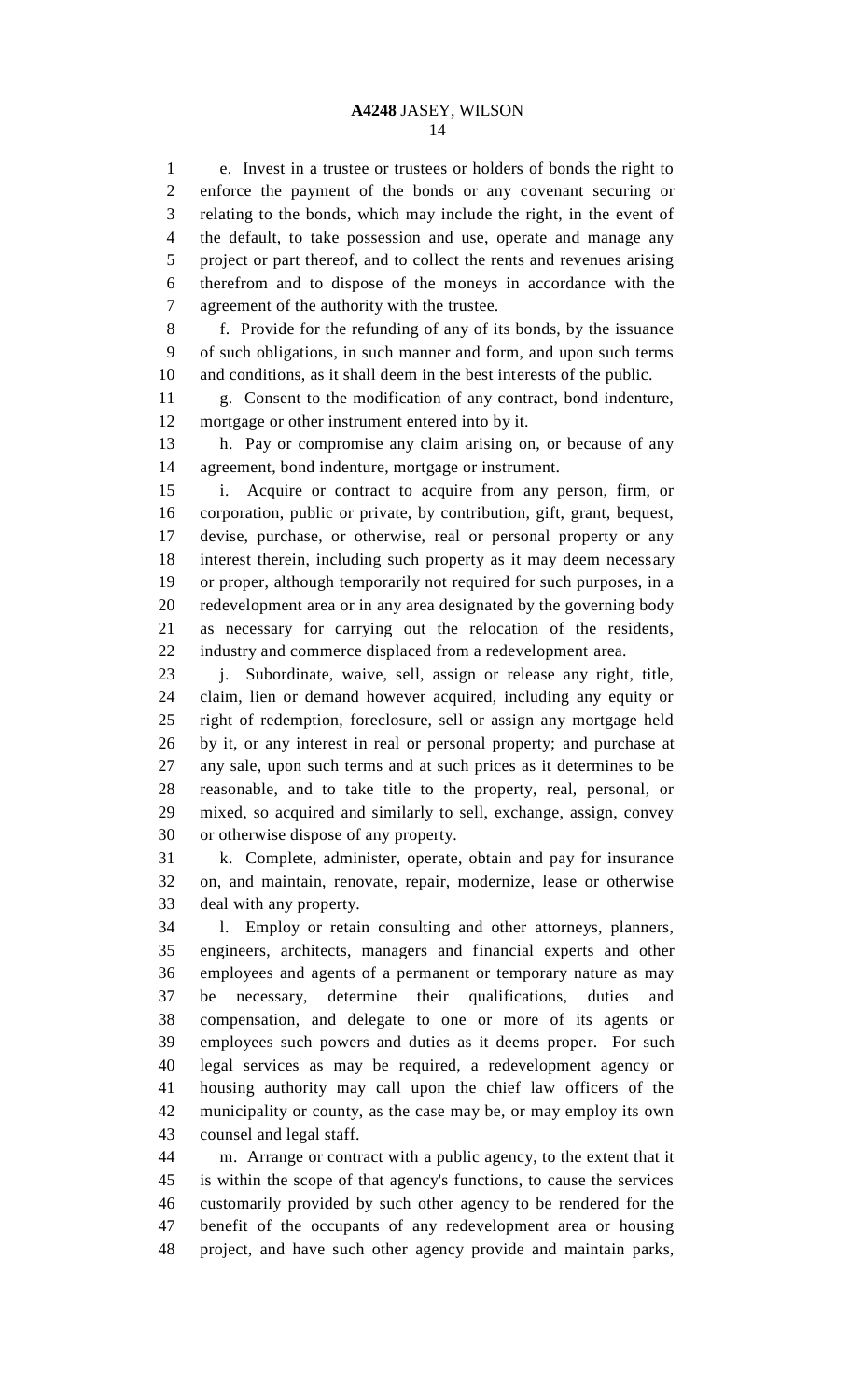recreation centers, schools, sewerage, transportation, water and other municipal facilities adjacent to or in connection with a

redevelopment area or project.

 n. Conduct examinations and investigations, hear testimony and take proof, under oath at public or private hearings of any material matter, compel witnesses and the production of books and papers and issue commissions for the examination of witnesses who are out of State, unable to attend, or excused from attendance; authorize a committee designated by it consisting of one or more members, or counsel, or any officer or employee to conduct the examination or investigation, in which case it may authorize in its name the committee, counsel, officer or employee to administer oaths, take affidavits and issue subpoenas or commissions. o. Make and enter into all contracts and agreements necessary or incidental to the performance of the duties authorized in this act. p. After thorough evaluation and investigation, bring an action on behalf of a tenant to collect or enforce any violation of subsection g. or h. of section 11 of the "Law Against Discrimination," P.L.1945, c.169 (C.10:5-12). q. Designate members or employees, who shall be knowledgeable of federal and State discrimination laws, and who shall be available during all normal business hours, to evaluate a complaint made by a tenant pursuant to the "Law Against Discrimination," P.L.1945, c.169 (C.10:5-12). 25 r. Act as and exercise the powers of a land bank entity pursuant 26 to P.L., c. (C.) (pending before the Legislature as this bill) under a land banking agreement approved by an ordinance adopted 28 by the municipal governing body. (cf: P.L.2002, c.82, s.5) 20. This act shall take effect immediately. STATEMENT This bill allows municipalities to designate redevelopment entities, including themselves and certain non-profit entities, to act as land bank entities on their behalf. Eligible non-profit entities shall allow the chief financial officer of the municipality to serve on the board of the entity as an ex officio member. The municipality may also convey municipal-owned properties and assign municipal-owned liens to that entity. The land bank entity may also acquire properties for the land bank through gift or purchase, and act as the municipality's agent to purchase liens at tax sale, and carry out lien foreclosures and individual abandoned property takings. Land bank entity designation is accomplished through a formal

agreement adopted by the municipality and the entity after